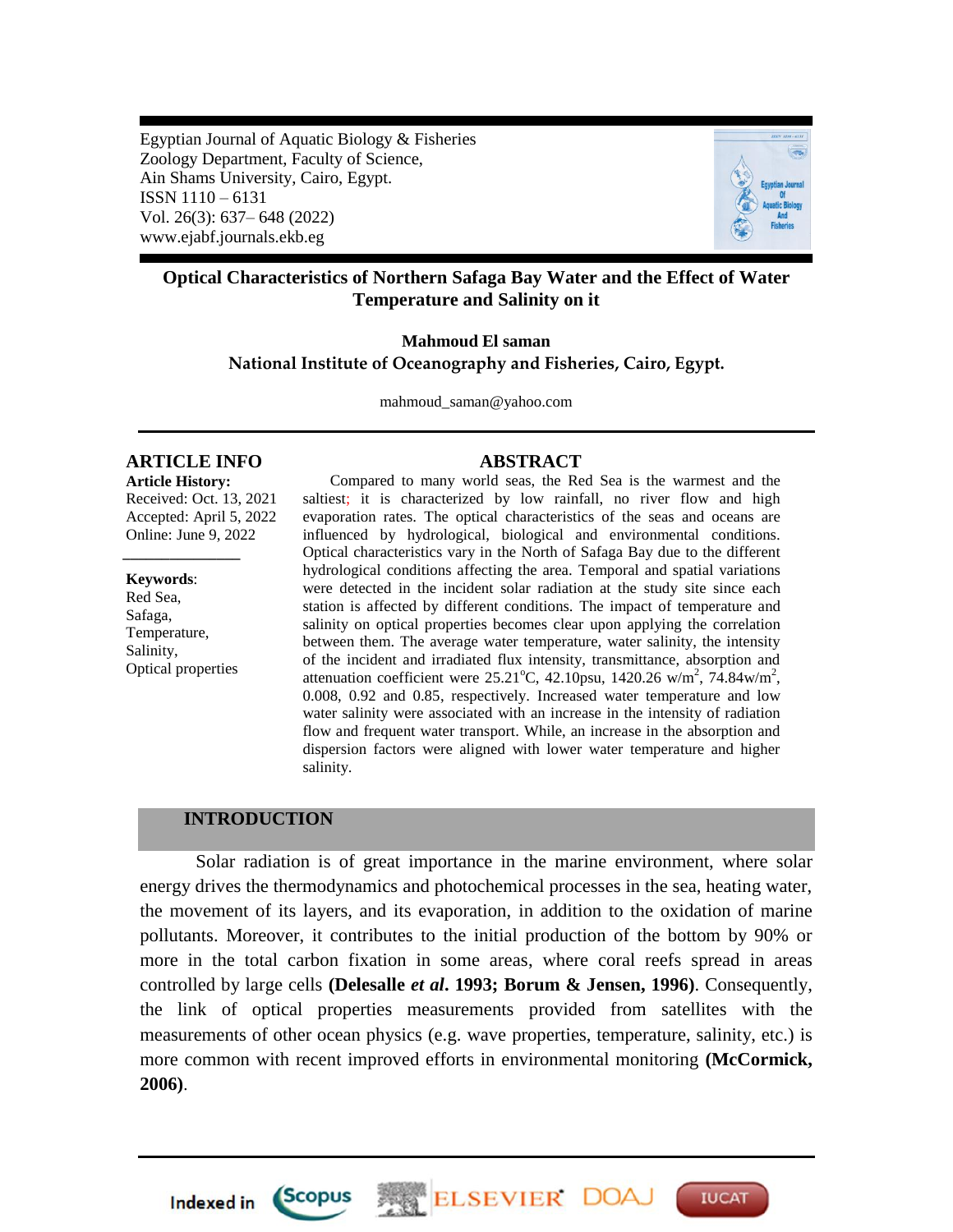Seawater is a complex medium; transit solar radiation interacts with the ocean's water and the dissolved and suspended substances in it. The reaction takes the form of absorption and dispersion. The spectrum transmitted in sea water depends on the organic and inorganic substances dissolved in the water, and these components differ in concentrations with time and place since the sea is in permanent motion because of the surface winds, the tidal forces, and the rotation of the Earth, this makes it difficult to include the modeling of the diffusion of light in seawater **(Gupta, 1986; McCormick, 2006)**. The optical and marine physical properties of coastal areas differ from those of the open areas in terms of time and location scales **(Chang & Dickey, 2001; Chang** *et al***., 2002)** for the following reasons: 1) Fresh water entrance affecting fluid layers and their dynamics; 2) Suspended substances and pollutants present near the ocean surface and 3) There are more sources of particles from rivers.

The light scattering in the seawater has been theoretically and experimentally addressed. In the visible area  $($   $\sim$  400-700 nm), there is difficulty in measuring the absorption coefficient due to low absorption values in this region. Dissolved organics and suspended matter interfere with accurate measurements in the visible region **(Pegau, 1997)**. The effect of temperature and salinity on the water absorption coefficient at the visible wavelengths has been studied both at laboratories and in fields. The absorption coefficient has been shown to depend on temperature and salinity at color tones of O - H tone frequencies in the infrared and semi-red part. **Trabjerg and Højerslevm (1996)**, **Pegau (1997)**, **Langford (2001)**, **Sullivan** *et al.* **(2006)** and **Röttgers** *et al.* **(2010)** mentioned that the absorption coefficient of water depends on the temperature and salinity of sea water. This is attributed to the potential of the ions dissolved in seawater and temperature changes to change the structure of water molecule. The change in temperature and the concentration of ions changes the number of water molecules per volume by changing the density and partial density, respectively, thus changing the absorption coefficient as well. Recently, it was found that the absorption coefficient decreases with the increase in temperature  $(\sim 0.001 \text{ m}^{-1}/^{\circ}\text{C})$  in the visible part of the spectrum **(Pegau & Zaneveld, 1993; Trabjerg & Højerslev, 1996)**. The solar radiation in the Red Sea and its variability were addressed in the studies of **Acker** *et al.* **(2008)**, **Brewin** *et al***. ( 2013)** and **Brewin** *et al***. ( 2015)**. Air bubbles in seawater caused by the breakage of waves in coastal areas are a major factor affecting the spread of light in water **(Zhang** *et al.* **1998; Eric** *et al.* **2001; Twardowski** *et al.* **2012)**. In addition, the atmospheric factors have a significant effect on the light attenuation factor in water **(Liu**  *et al.***, 2014)**.

The waters of the Red Sea are the warmest and the saltiest in the world **(Longhurst, 2007; Belkin, 2009; Raitsos** *et al.***, 2011, 2013)**. They are characterized by low precipitation, no rivers flow (**Patzert, 1974**), and high evaporation rates **(Sofianos &**  Johns, 2003). A variation is observed in the environmental conditions such as temperature, salinity, light intensity and nutrients in the Red Sea **(Sofianos & Johns,**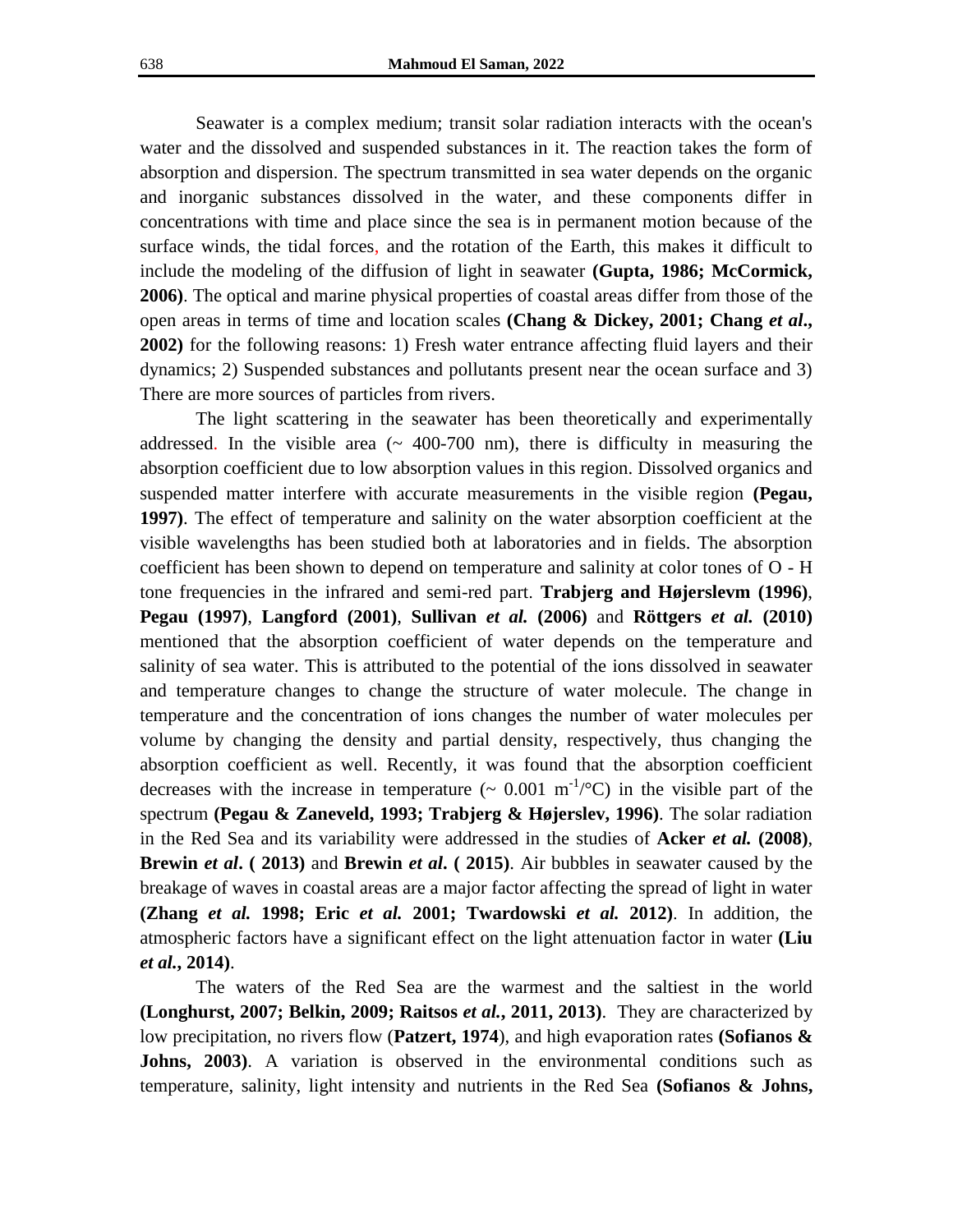**2003; Raitsos** *et al***., 2013; Churchill** *et al***., 2014; Sawall** *et al.***, 2014; Ismael, 2015)**.The marine ecosystem of the Red Sea, including coral reefs, mangroves, and seaweed, is a suitable location for a wide variety of marine organisms **(Belkin, 2009; Berumen** *et al.***, 2013; Almahasheer** *et al.***, 2016)**. It is considered undernourished due to a lack of nutrients in the surface layer (**Raitsos** *et al.* **2013, 2015; Triantafyllou** *et al.,* **2014; Racault** *et al.***, 2015)**. The optical characteristics can be affected by hydrological, biological and environmental conditions **(Brewin** *et al.***, 2015)**.

The ocean attenuation can be measured using various methods; the common method uses the Secchi disc, which is a weighed circular white disc with a diameter of 30cm. The Secchi disk slopes down into the seawater where it disappears from the sight; its reflection is equal to the intensity of the light diffused from the water. This depth in meters is divided into 1-7, resulting in attenuation, or the extinction of the light factor available as the mean depth of the Secchi disk. The light extinction coefficient (x) can then be used in a form of [Beer's law](https://www.britannica.com/science/Beers-law) as follows:

 $I_z = I_0 e^{xz}$ 

Where,  $I_z$  is the light intensity at the depth z, and  $I_0$  is the light intensity on the ocean surface. This method gives no indication that the attenuation with depth has changed or that certain wavelengths of light have been attenuated.

This research aimed to identify the optical properties at four stations in Safaga Bay and determine the occurring differences and their causes and the effect of high water temperature and high salinity on the optical properties.

## **MATERIALS AND METHODS**

 The northern Safaga Bay (NSB) is confined to latitudes 26° 37' &26° 52'N and longitudes 33° 56'& 34° 00' (Fig. I). Four stations were chosen on the bay, with different locations (Table 1). Station I is affected by direct marine currents from the open sea that undergo the oceanographic characteristics of the sea, while station 2 is affected by marine currents of high temperature and salinity. For the third station, it is characterized by direct and heavily marine currents occurring in the event of fluctuations in water and increasing turbidity. High salinity currents flow and mix with currents flowing from the open sea, affecting the shallow fourth station that is used as a public beach. The mountain surrounds Safaga City from the southern west side.

 The environmental data including temperature and salinity were seasonally examined near the bottom of every proceeding station, and they were recorded by Hydralb instrument (Surveyor<sup> $(4)$ </sup>). While, the positions were determined by GPS (Magellan, 1000, 5000pro). Light intensity was collected by LI-189 Quantum/ Radiometer/ photometer, which records the intensity of the solar radiation falling in the air and the reflected beam. The map was plotted by golden software surfer 15.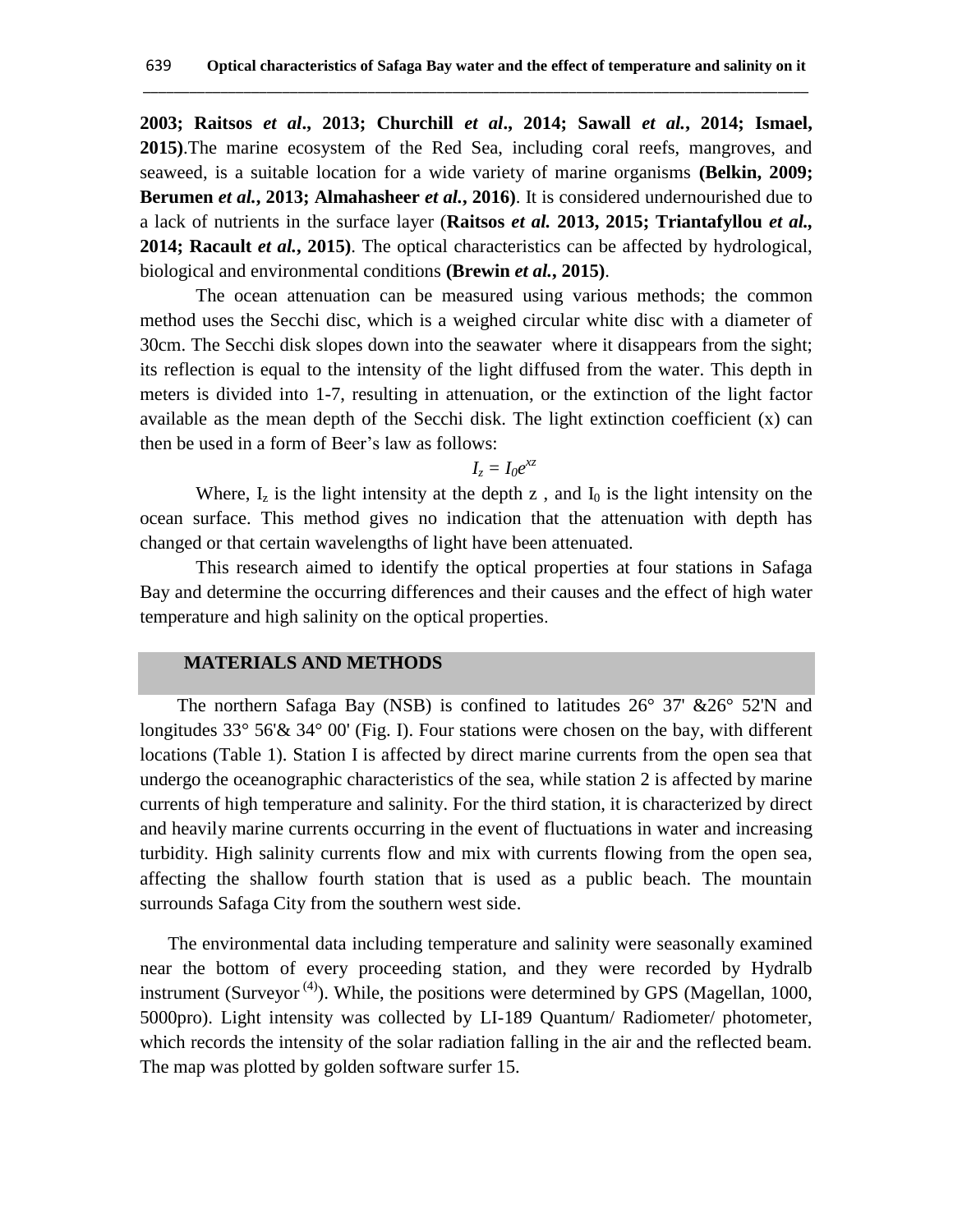| areas              | Latitude $(N)$         | Longitude $(E)$                 |  |
|--------------------|------------------------|---------------------------------|--|
| <b>Station I</b>   | $26^{\circ}$ 50' 06.6" | $33^{\circ}$ 59' 47.5"          |  |
| <b>Station II</b>  | $26^{\circ}$ 49' 45.6" | $33^{\circ}$ 57' 21.8"          |  |
| <b>Station III</b> | $26^{\circ}$ 46' 07.9" | $33^{\circ}$ 56' $32.1^{\circ}$ |  |
| <b>Station IV</b>  | $26^{\circ}$ 45' 29.8" | $33^{\circ}$ 57' 04.3"          |  |

**Table 1. Position of reference stations**



**Fig. 1.** Location map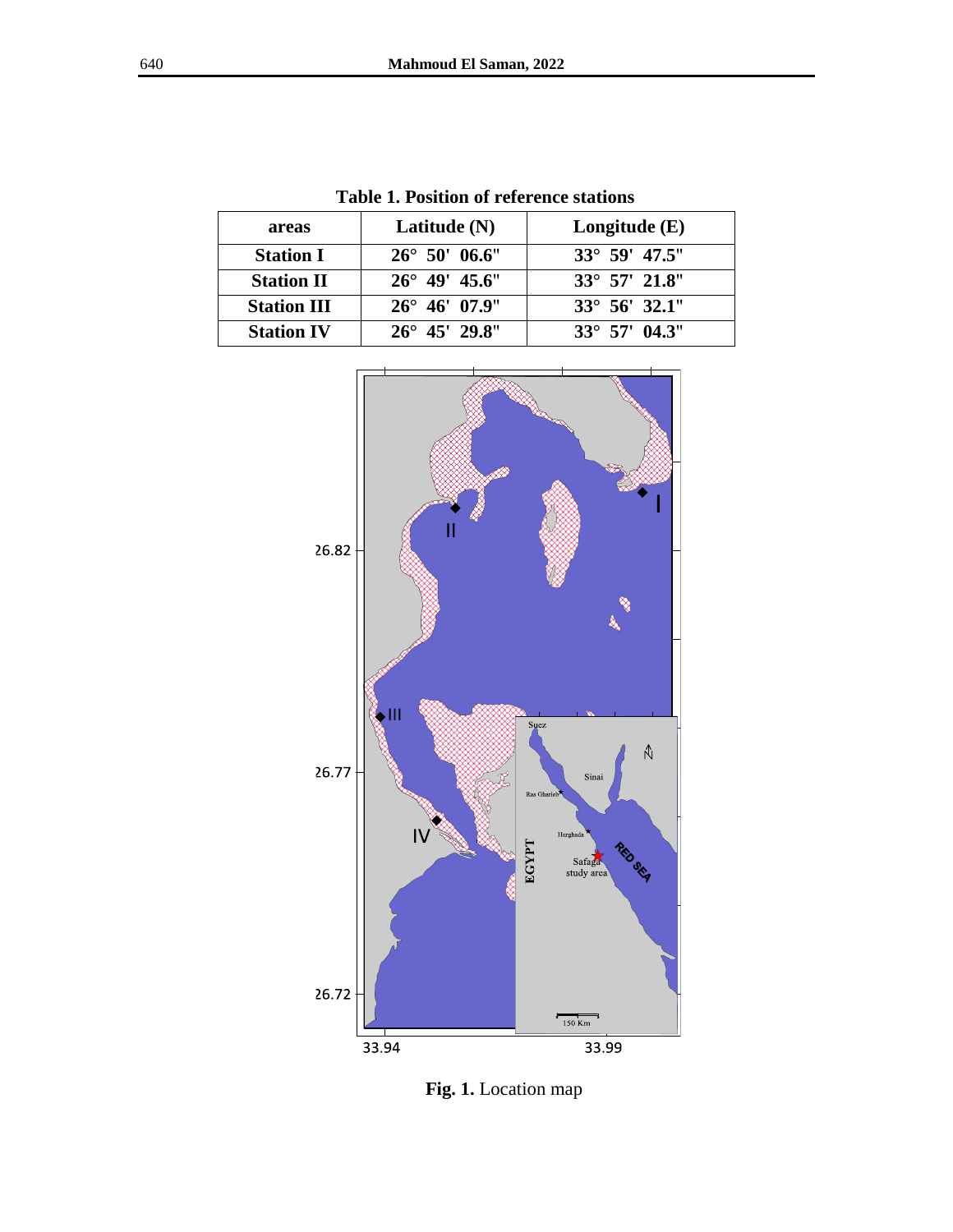## **RESULTS**

# **1- Important physical properties**

The low temperature values were recorded at the four stations during winter (Figure 2a), with average values of 22.2, 21.2, 21.7 and  $21.6^{\circ}$ C at I, II, III and IV stations, respectively. Temperatures reach their highest values during summer at the four stations as shown in the Fig. (2). Station IV recorded higher temperatures compared to the other three stations since it is affected by shallow water and streams flowing from the sea.

Salinity rises during winter and autumn and reaches its peak at Station II, while it decreases during summer and spring, reaching its lowest values in summer (Fig. 2b). Station II is located in shallow and semi-closed areas, thus the evaporation increases in this area, which subsequently increases salinity **(Quail, 2014)** as shown in Fig. (2b). Whereas, station I is affected by sea currents flowing from the sea; it has the same salinity level of the sea. The highest water salinity value (43.75psu) was recorded during winter at station II, while the lowest value (40.72 psu) was recorded during summer at station I.



**Fig.2.** The seasonally variation of water temperature and water salinity

#### **2- Optical properties**

The intensity solar radiation in the air records the lowest values during the winter, rises sharply to the highest values during the summer, and declines again during fall. The highest values were 1641.2, 1670, 1662.4 and 1683 w/m<sup>2</sup> (in spring), while the lowest values were 1036.7, 1130.2 (in autumn), 1001.2 and 1144.3 w/m2 (in winter) at the stations I, II, III and IV, respectively. The southwestern mountains reflect solar radiation on the coast of the northern Safaga Gulf. This increases the intensity of solar radiation falling over the region, especially at the nearby station (Station IV), the recorded values of intensity solar radiation in the water of this station are higher than the rest of the station (Fig. 3c), while station I is far from the mountain effect, hence the values of the intensity of the penetrated solar radiation are moderate for the other part of the station. Notably, the intensity of irradiated fluxes of the four stations varies (Fig.3). Perpetually,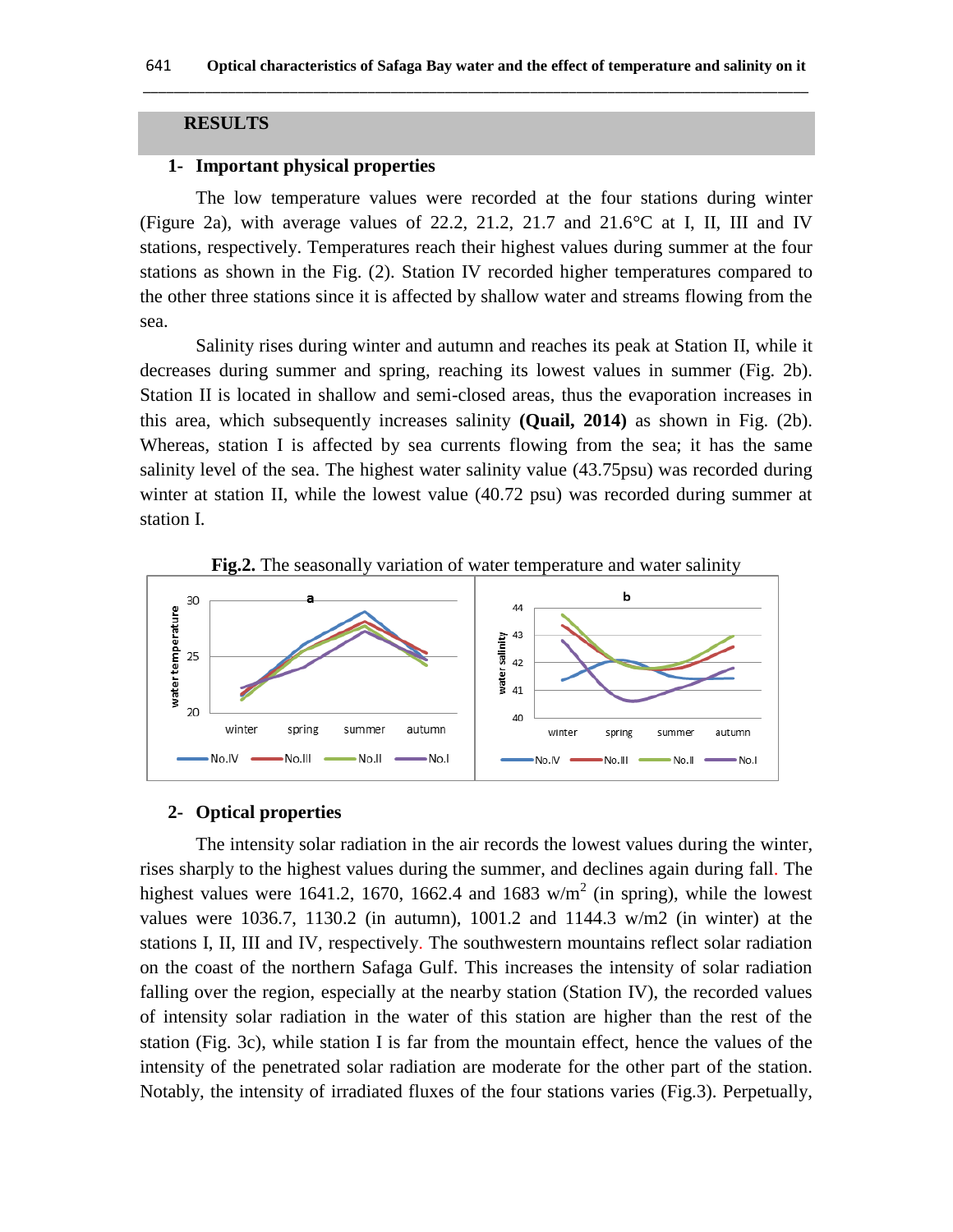higher values were recorded at station I, compared to the other stations as a result of the high intesity of the solar radiation falling on the site and the lower values of temperature and salinity compared to the others. The intensity of irradiated fluxes at station I varies between 243 and  $182.1 \text{w/m}^2$ . On the other hand, it is less intense with less variation at the other three stations, for instance at stations II and IV, the intensity of irradiated fluxes is very close, contrary to that recorded at station III. Water along with the melted sea salt is a very powerful infrared absorption agent **(Woźniak & Dera, 2007)**. In contrast, visible light and ultraviolet radiation are heavily absorbed and dispersed by suspended organic matter from particles **(Woźniak** *et al.***, 2005a, 2005b, 2006)**. This includes the phytoplankton pigments **(Woźniak** *et al.* **2000a, 2000b; Woźniak & Dera, 2007)**.

In addition, the first station has a lower absorbent coefficient than the rest of the stations, ranging from 0.84 to 0.93 and the attenuation coefficient changes at a very small range (0.61 to 0.90), leading to a higher relative transmittance coefficient (0.07 to 0.16). The absorbent coefficient, attenuation coefficient and transmittance coefficient at stations II, III and IV is close, with averages of 0.92, 1.5 and 0.07.



**Fig. 3.** The seasonally variations of optical components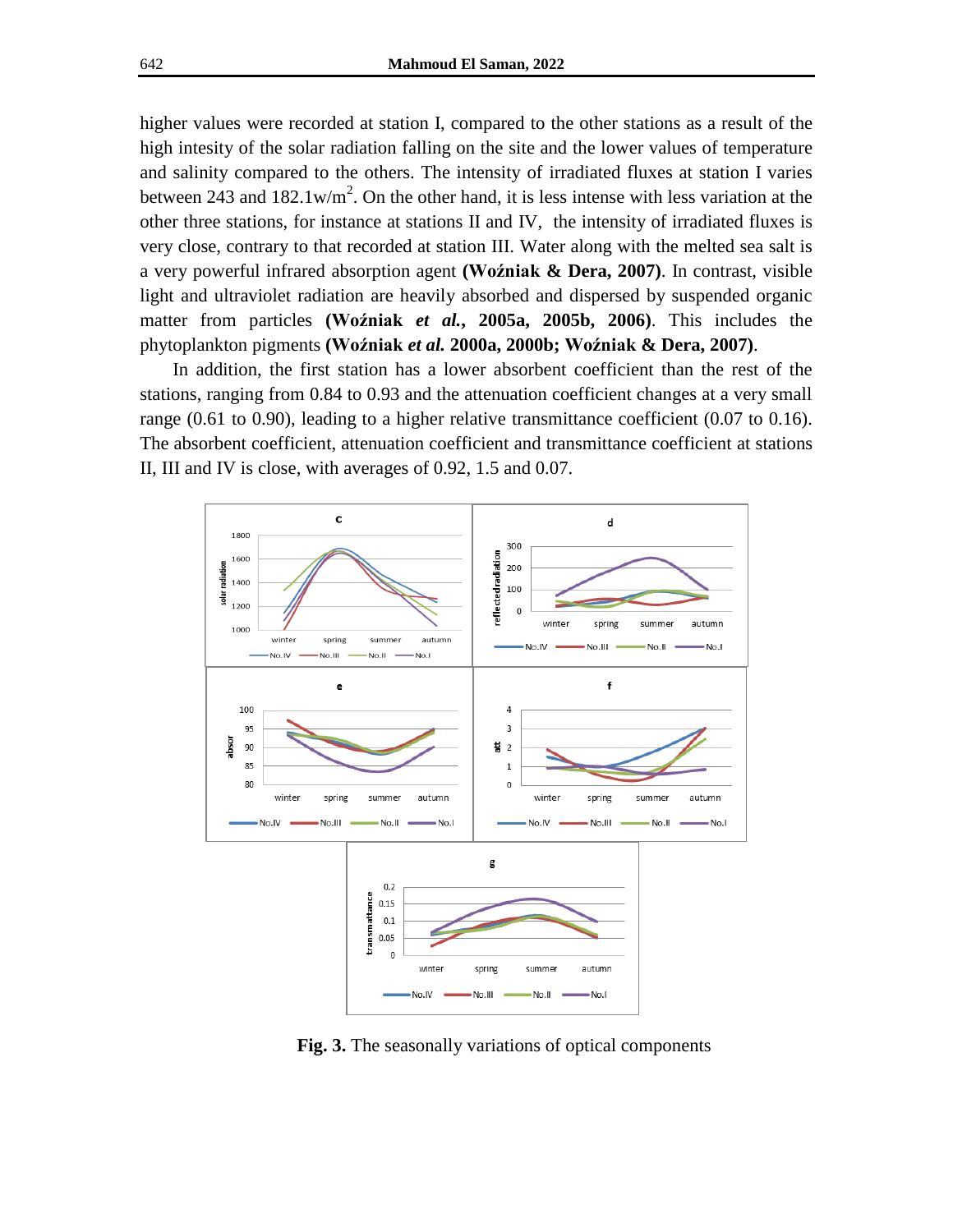## **DISCUSSION**

Water temperatures at the four study area vary, the highest of which was recorded at the  $4<sup>th</sup>$  station during the study period, while the lowest was at the first station due to some topographic conditions. The first terminal is affected by offshore currents, while the second terminal is located in a shallow and semi-closed area. Station III is affected by a mixture of currents coming directly from the sea and currents coming from the shallow areas in the north of the Gulf as well. Furthermore, station IV is located in a shallow and semi-enclosed area and exposed to human pollution and sun radiation reflected from the nearing southwestern mountain.

| <b>Station</b> |             | irradiated<br>fluxes<br>intensity | absorption | attenuation | transmittance |
|----------------|-------------|-----------------------------------|------------|-------------|---------------|
| I              | temperature | 0.83                              | $-0.86$    | $-0.82$     | 0.86          |
|                | salinity    | $-0.85$                           | 0.91       | 0.14        | $-0.91$       |
| II             | temperature | 0.44                              | $-0.81$    | $-0.21$     | 0.81          |
|                | salinity    | $-0.13$                           | 0.72       | 0.36        | $-0.72$       |
| Ш              | temperature | 0.21                              | $-0.91$    | $-0.46$     | 0.91          |
|                | salinity    | $-0.27$                           | 0.98       | 0.65        | $-0.98$       |
| IV             | temperature | 0.9                               | $-0.85$    | $-0.06$     | 0.85          |
|                | salinity    | $-0.13$                           | $-0.25$    | $-0.61$     | 0.25          |

**Table 2.** Correlation coefficient between temperature, salinity and optical components

**Pegau** *et al.* (1997) reported that, the absorption coefficient of sea water depends on the water temperature in the near infrared position on the spectrum. By checking changes in water temperatures, irradiated fluxes intensity from the bottom, the absorption, transmittance and attenuation coefficients at the four stations under study. It can be concluded that water temperatures are directly proportional to irradiated fluxes intensity and transmittance coefficient except at the third station because the upwelling the water, while inversely proportional to both absorption and attenuation coefficients. It is noted that as water temperatures increase in the IV station, the irradiated fluxes intensity increases as shown by their correlation coefficient ( $\mathbb{R}^2 = 0.90$ ), while absorption is reduced by the inverse relationship ( $R^2 = -0.85$ ) as in the table (2). Increasing the water temperatures at the same station also increase transmittance  $(R^2 = 0.85)$  and an attenuation factor of as low as possible. The station I records the lowest water temperature values for the duration of the study, yet the temperature is directly proportional to the irradiated fluxes intensity  $(R^2=0.83)$  and the transition factor  $(R^2=0.86)$ , while it is inverse proportional to the absorption coefficient  $(R^2=0.86)$  and the attenuation coefficient ( $R^2$ =-0.82).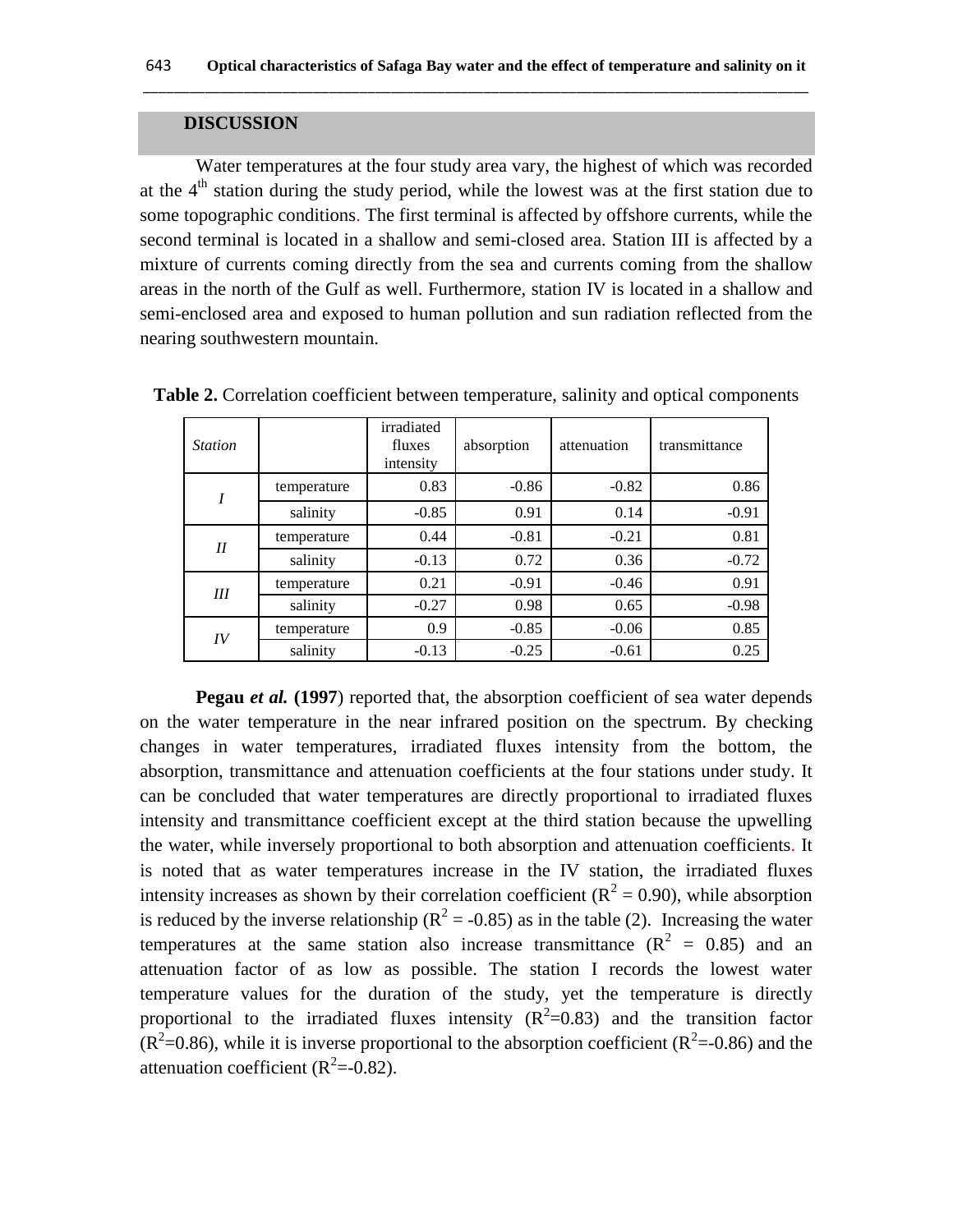Water with the dissolved salts considered a very strong absorber of infrared radiation (**Woźniak and Dera, 2007**), while visible light and ultraviolet are scattering and absorbed from organic suspended matter (**Woźniak** *et al.* **2005a, 2005b, 2006**). The salinity is directly proportional to the absorption coefficient of I, II and III stations and the correlation coefficient is up to  $R^2 = 0.91$ , 0.72 and 0.98, respectively. The water salinity is inversely proportional to the irradiated fluxes intensity and the transmittance to strong correlation coefficients as shown in the table (2).

It was clear that, when the water temperature up and water salinity drops, irradiated fluxes intensity and transmits become more frequent in the water, while lower water temperature and higher salinity, increase absorption and dispersion factors.

#### **CONCLUSION**

The water temperature, salinity, intensity of incident and irradiated fluxes intensity were measured in four different stations in North Safaga bay. The transmittance, absorption and attenuation coefficient were calculated to find out the effect of temperature and salinity on the optical components. Therefore the average water temperature, water salinity, the intensity of the incident and irradiated fluxes intensity, transmittance, absorption and attenuation coefficient are  $25.21^{\circ}$ C,  $42.10$ psu,  $1420.26$  $w/m^2$ , 74.84 $w/m^2$ , 0.008, 0.92 and 0.85 respectively.

Water temperatures are directly proportional to irradiated fluxes intensity and transmittance coefficient, while inversely proportional to both absorption and attenuation coefficients. The salinity is directly proportional to the absorption coefficient and inversely proportional to the irradiated fluxes intensity and the transmittance. The optical inherent may be affected by the column water upwelling.

#### **REFERENCES**

**Acker, J.; Leptoukh, G.; Shen, S.; Zhu, T. and Kempler, S.** (2008). Remotely-sensed chlorophyll a observations of the northern Red Sea indicate seasonal variability and influence of coastal reefs. Journal of Marine Systems, 69**:** 191–204.

**Almahasheer, H.; Aljowair, A.; Duarte, C. M. and Irigoien, X**. (2016). Decadal stability of Red Sea mangroves. Estuarine Coastal and Shelf Sciences, 169, 164–172.

**Belkin, I. M.** (2009). Rapid warming of large marine ecosystems. Progress in Oceanography, 81(1–4), 207–213.

**Berumen, M. L.; Hoey, A.; Bass, W.; Bouwmeester, J.; Catania, D. and Cochran, J. E.** (2013).The status of coral reef ecology research in the Red Sea. Coral Reefs, 32(3), 737–748.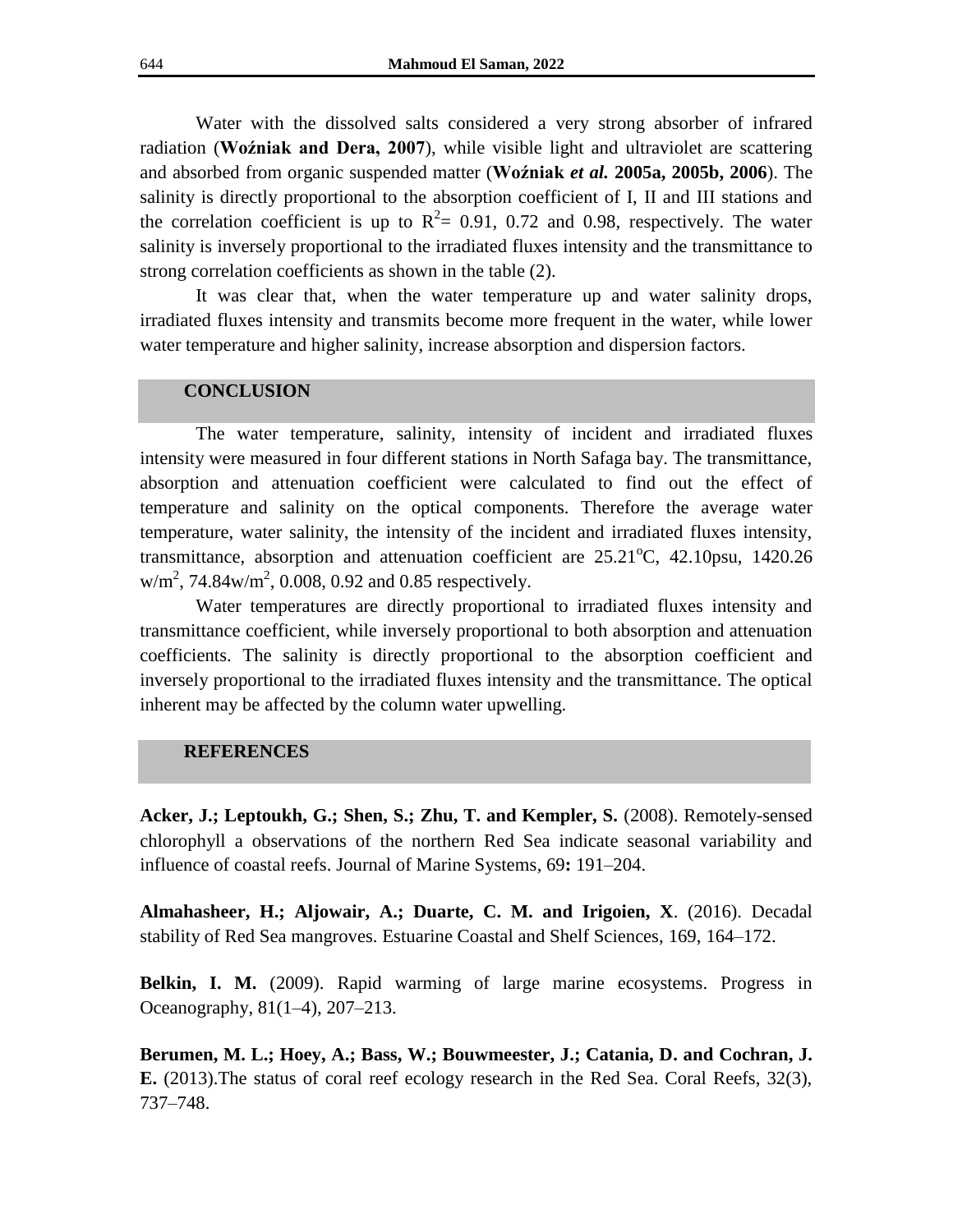**Borum, J. and Sand-Jensen**, **K.** (1996 ). Is total primary production in shallow coastal marine waters stimulated by nitrogen loading?,Oikos, 76, 406–410.

**Brewin, R.J.W.; Raitsos, D.E.; Pradhan, Y. and Hoteit, I**. (2013). Comparison of chlorophyll in the Red Sea derived from MODIS-Aqua and in vivo fluorescence. Remote Sensing of Environment, 136, 218–224.

**Brewin, R. J. W.; Raitsos, D. E.; Dall'Olmo, G.; Zarokanellos, N.; Jackson, T. and Racault, M.-F.** (2015). Regional ocean-colour chlorophyll algorithms for the Red Sea. Remote Sensing Environment, 165, 64–85.

**Chang, G. C. and Dickey T. D.** (2001), Optical and physical variability on timescales from minutes to the seasonal cycle on the New England Shelf: July 1996–June 1997, J. Geophys. Res., 106, 9435– 9453.

**Chang, G. C.; Dickey, T. D.; Schofield, O. M.; Weidemann, A. D. ; Boss, E. ; Pegau, W. S.; Moline, M. A. and Glenn S. M.** (2002), Nearshore physical processes and biooptical properties in the New York Bight, J. Geophys Res., 107(C9).

**Churchill, J. H., Bower, A. S.; McCorkle, D. C. and Abualnaja, Y.** (2014). The transport of nutrient-rich Indian Ocean water through the Red Sea and into coastal reef systems.Journal of Marine Research, 72(3):165–181.

**Delesalle, B.; Pichon, M.; Frankignoulle, M. and Gattuso, J.** (1993). Effects of a cyclone on coral reef phytoplankton biomass, primary production and composition (Moorea island, French Polynesia), J. Plankton Res., 15, 1413–1423.

**Eric J.; Terrill, W.; Melville, K. and Stramski, D.** (2001). Bubble entrainment by breaking waves and their influence on optical scattering in upper ocean", J. Geophys. Res., 106(C8), 16815-16823

**Gupta s, K.** (1986). Spectral Transmission Studies of Ocean Water under Different Sea.DcfSci J, Vol 34, pp 19-28.

**Ismael, A. A.** (2015). Phytoplankton of the Red Sea.In The Red Sea. Berlin, Germany: Springer pp. 567–583.

**Langford, V. S.; McKinley, A. J. and Quickenden T. I**. (2001). Temperature dependence of the visible-near-infrared absorption spectrum of liquid water. J. Phys. Chem. A 105: 8916-8921.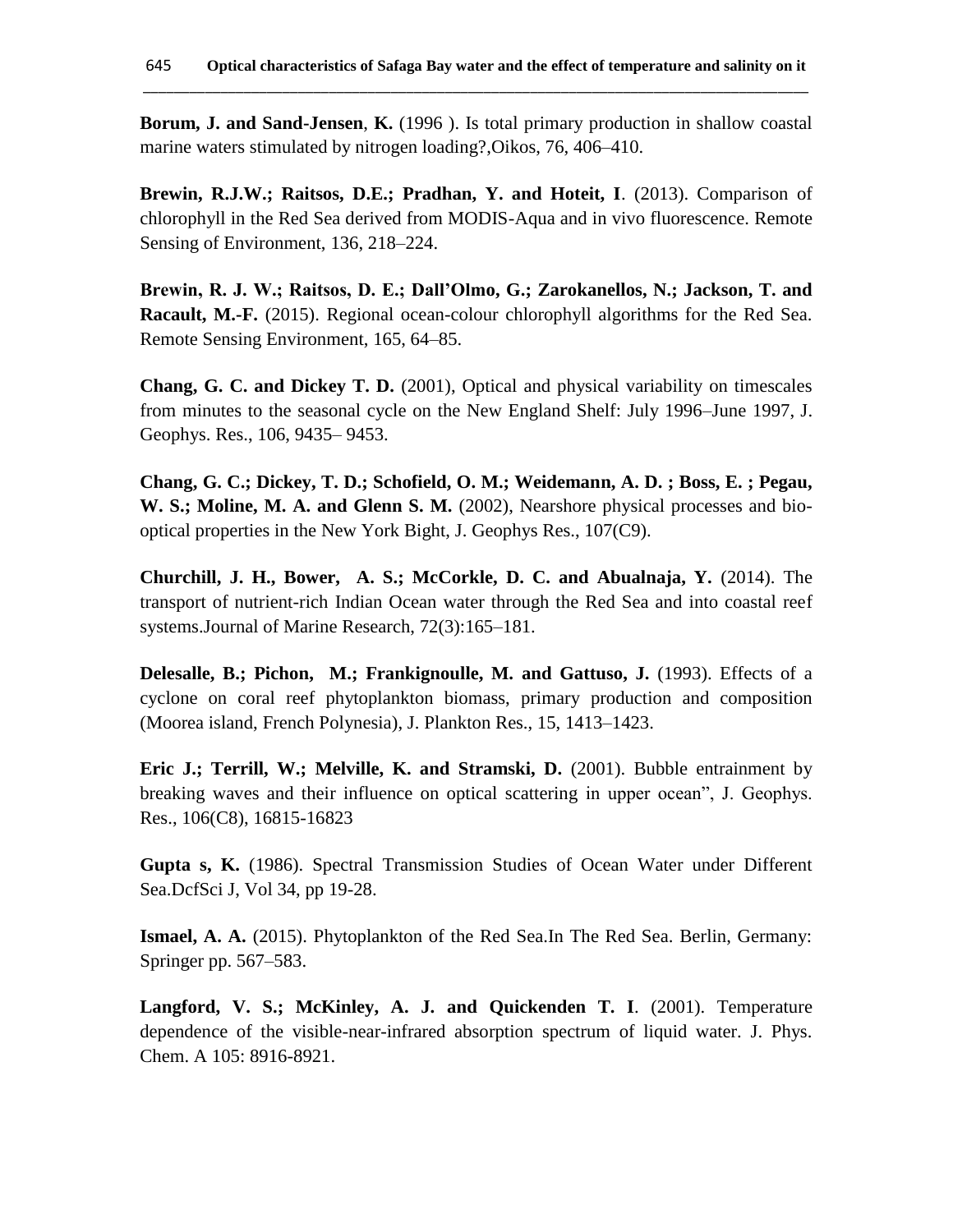**Liu, J.; Shi , J.; Tang , Y.; Zhu , K.; Ge , Y.; Chen , X.; He , X. and Liu, D**. (2014). Effect of atmospheric environment on the attenuation coefficient of light in Water.arXiv, Dahe Liu dhliu@bnu.edu.cn

**Longhurst, A.** (2007). Toward an ecological geography of the sea.In Ecological geography of the sea (pp. 1–17). Amsterdam, the Netherlands.

**McCormick N. J.,** (2006).Transport Theory for Optical Oceanography University of Washington, Mechanical Engineering Department, Seattle, Washington 98195-2600.

**Patzert, W. C.** (1974). Wind-induced reversal in Red Sea circulation. Deep Sea Research and Oceanographic Abstracts, 21(2), 109–121.

**Pegau, W. S. and Zaneveld, J. R. V.** (1993).Temperature-dependent absorption of water in the red and near-infrared portions of the spectrum," Limnol.Oceanogr. 38, 188–192 .

**Pegau, W. S.; D. Gray, and Zaneveld, V. (**1997). Absorption and attenuation of visible and near-infrared light in water: dependence on temperature and salinity. Applied Optics Vol. 36, No. 24 .

**Racault, M.F.; Raitsos, D. E.; Berumen, M. L.; Brewin, R. J. W. ; Platt, T. and Sathyendranath, S.** (2015). Phytoplankton phenology indices in coral reef ecosystems: Application to ocean-color observations in the Red Sea. Remote Sensing Environment, 160, 222–234.

**Raitsos, D. E.; Hoteit, I.; Prihartato, P. K.; Chronis, T.; Triantafyllou, G and Abualnaja, Y.** (2011).Abrupt warming of the Red Sea.Geophysical Research Letters, 38, L14601. https://doi.org/10.1029/2011GL047984

**Raitsos, D. E.; Pradhan, Y.; Brewin, R. J. W.; Stenchikov, G. and Hoteit, I.** (2013). Remote sensing the phytoplankton seasonal succession of the Red Sea.Plos One, 8(6), e64909.

**Raitsos, D. E.; Yi, X.; Platt, T.; Racault, M.-F.; Brewin, R. J. W. and Pradhan, Y.**  (2015). Monsoon oscillations regulate fertility of the Red Sea. Geophysical Research Letters, 42, 855–862.

**Röttgers, R.; Doerfer, R.; McKee, D. and Schönfeld, W.** (2010). The Water Optical Properties Processor (WOPP): Pure water spectral absorption, scattering, and real part of refractive index model, Algorithm Technical Basis Document, report number, WR D6.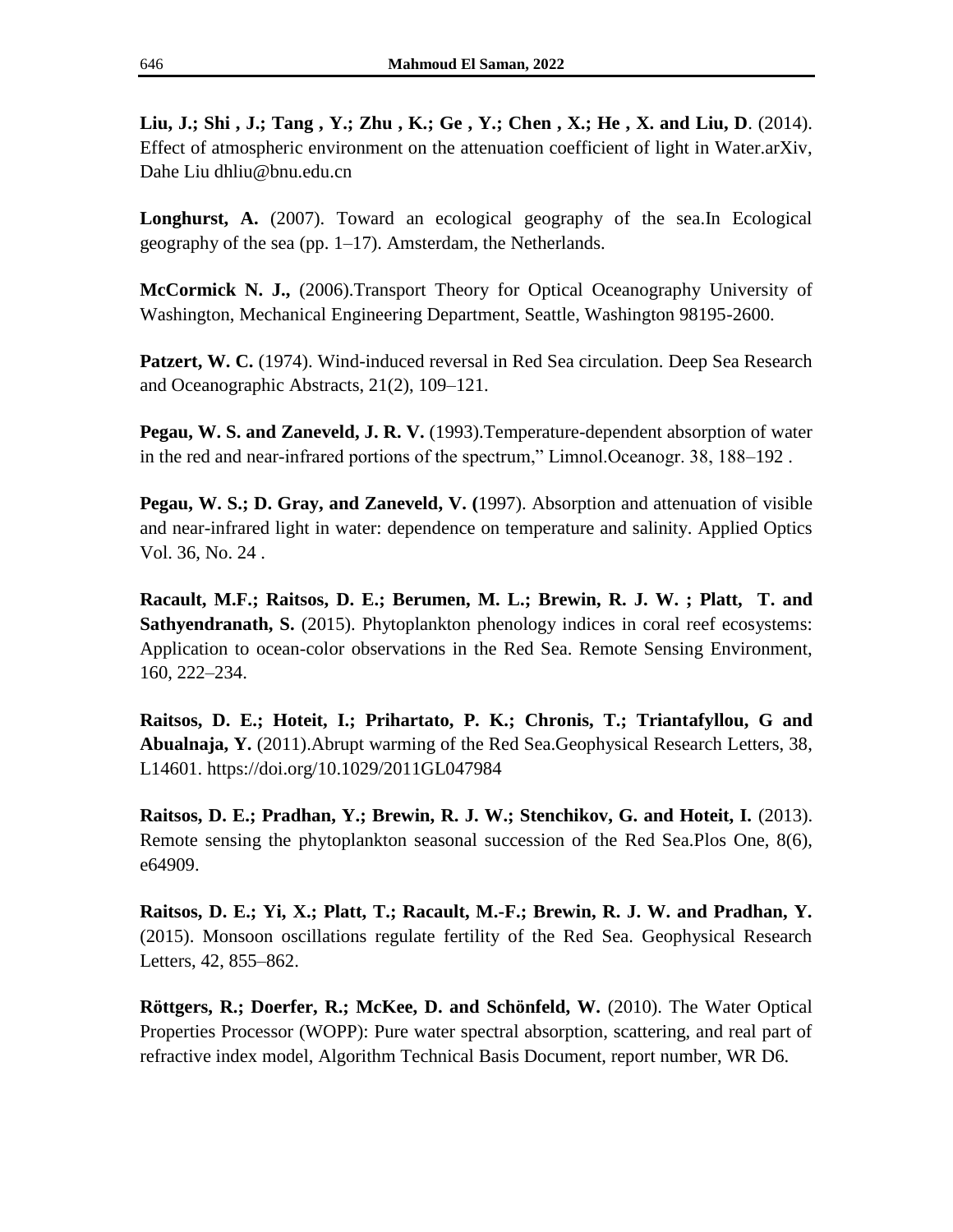**Sawall, Y.; Al-Sofyani, A.; Banguera-Hinestroza, E. and Voolstra, C. R**. (2014). Spatio-Temporal Analyses of Symbiodinium Physiology of the Coral Pocillopora verrucosa along Large-Scale Nutrient and Temperature Gradients in the Red Sea. PLoS ONE 9( 8 ) e103179

**Sofianos, S. S. and Johns, W. E.** (2003). An Oceanic General Circulation Model (OGCM) investigation of the Red Sea circulation: 2. Threedimensional circulation in the Red Sea. Journal of Geophysical Research, 108(C3), 2002.

**Sullivan, J. M.; Twardowski, M. S.; Zaneveld, J. R. V.; Moore, C. M.; Barnard, A. H.; Donaghay, P. L. and Rhoades, B.(** 2006). The hyperspectral temperature and salt dependencies of absorption by water and heavy water in the 400–750 nm spectral range.Appl. Opt. 45:5294-53090.

**Trabjerg and Højerslev, N. K.** (1996).Temperature influence on light absorption byfresh water and seawater in the visible and near-infrared spectrum," Appl. Opt. 35, 2653–2658.

**Triantafyllou, G.; Yao, F.; Petihakis, G.; Tsiaras, K. P.; Raitsos, D. E. and Hoteit, I.** (2014). Exploring the Red Sea seasonal ecosystem functioning using a three-dimensional biophysical model. Journal of Geophysical Research: Oceans, 119, 1791–1811.

**Twardowski M., X.; Zhang, S.; Vagle, J.; Sullivan, S.; Freeman, H.; Czerski,**  Y.;You, L.; Bi and Kattawar, G. (2012). The optical volume scattering function in a surf zone inverted to derive sediment and bubble particle subpopulations", J. Geophys. Res., 117, C00H17

**Zhang, X.; Lewis, M. and Johnson B.** (1998). Influence of bubbles on scattering of light in the ocean", Appl. Opt., 37, 6225-6536

**Woźniak B.; Woźniak, S.B.; Tyszka, K.; Ostrowska, M.; Ficek, D.; Majchrowski, R.**  and Dera, J. (2006), Modelling the light absorption properties of particulate matterforming organic particles suspended in seawater. Part 3.Practical application,Oceanologia, 48 (4), 479–507.

**Woźniak, B. and Dera, J**.( 2007). Light absorption in sea water, Springer, New York,452 pp.

**Woźniak, B.; Dera, J.; Ficek, D.; Majchrowski, R.; Kaczmarek, S.; Ostrowska, M. and Koblentz-Mishke, O. I.** (2000a). Model of 'in vivo' spectral absorption of algalpigments, Ocean Optics XV Conf. [CD ROM], 1062, Off. Naval Res. Ocean,Atmos. Space S&T Dept., 11.